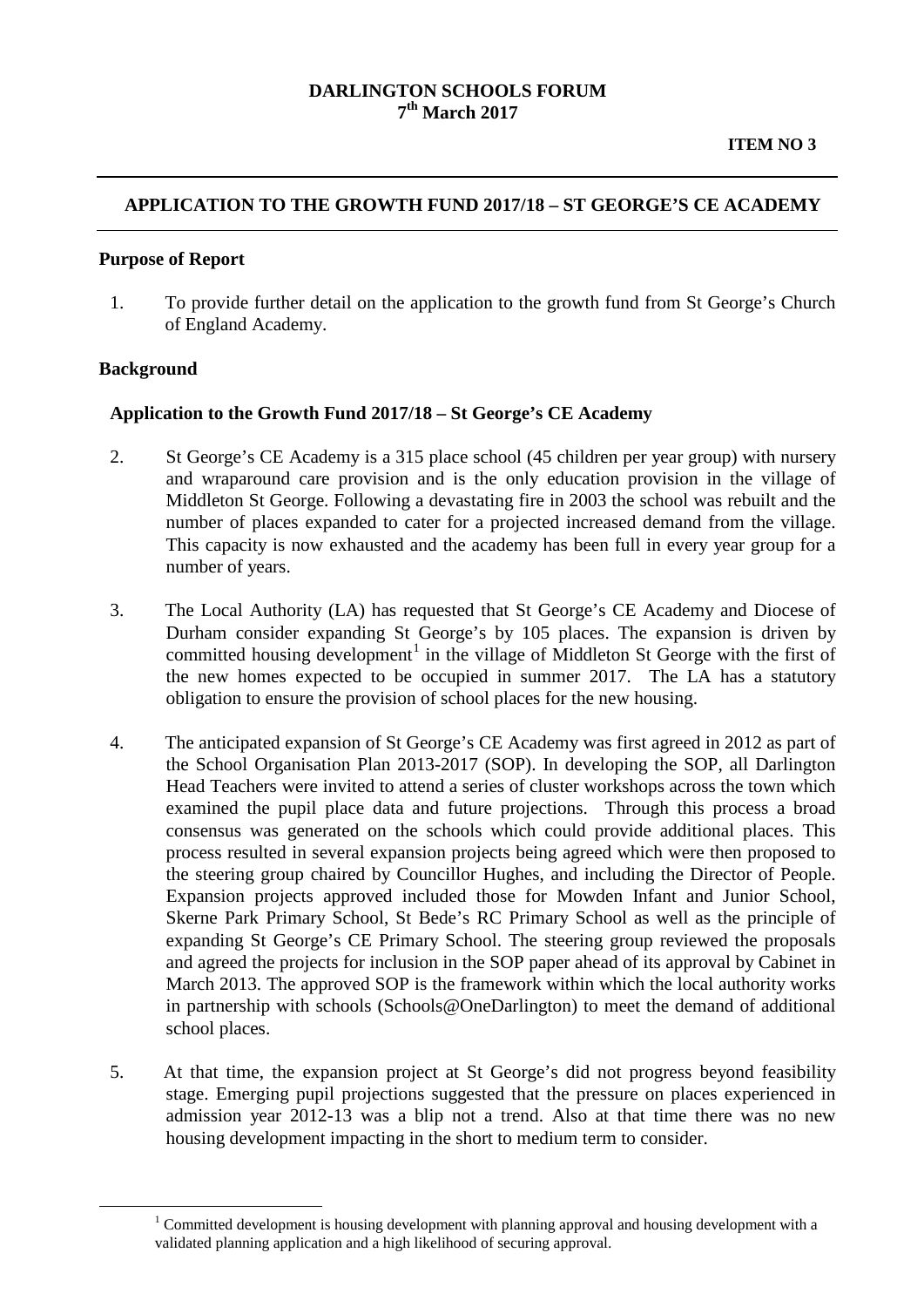- 6. In 2015 the decision to refuse planning application for 240 new homes in Middleton St George was overturned at Appeal by the Planning Inspector. In order to meet its statutory duty regarding provision of school places the LA had to find a solution to meet the expected demand from this development. St George's is the only education provision in the village and holds a deep commitment to responding positively to new members of the community, therefore the School and the Diocese were willing to work in partnership with the LA to revisit the proposal to expand.
- 7. Over the last 18 months the LA has worked with developers and landowners with interest in the village to bring other housing sites forward and developed the previously agreed expansion proposals for the school, in line with resulting evidence from housing demand.
- 8. There is now committed development of almost 900 new homes across four sites in Middleton St George and the 105 additional school places are projected to be full within four years (academic year 2020/21). The expansion is 100% funded by section 106 developer contributions and LA held Basic Need grant will only be utilised for cash flow in advance of the receipt of these developer funds. As the principle of the expansion had been previously agreed by head teachers and is in line with the SOP and previous cabinet approval the proposal to expand St George's was taken through the LA internal decision making processes and Cabinet approved the expansion in June 2016.
- 9. The LA are very conscious that it is critical to ensure there is a sufficient supply of new school places to meet the demand from the new housing provision in the village. The current sites identified for housing are being actively progressed by developers which will result in a critical mass of new homes being built over the shortest possible timeframe and as a result producing a high influx of pupils requiring new places. This is unlike any other recent expansions in the Borough, as this is in response to new housing development rather than a birth rate increase and therefore a slightly different approach is required.
- 10. To provide places for the additional children who will be living in the new houses, St George's are increasing their PAN from 45 to 60 from admission year 2017/18 intake onwards and rolling that throughout the school. However, because children of any age could move into the new houses as they are built, the school has been asked to provide a flexible approach to admitting children in all year groups in order to meet the demand from in year applications expected when older children and their families move into new homes in the village.
- 11. Throughout discussions all parties were clear that the project should remain consistent with the principles of the SOP and an expansion would only be progressed if it was not to the detriment of other Darlington schools.
- 12. St George's Academy currently has relatively few children from the town centre on roll and applications are more predominantly from families living in the village or new to the area.